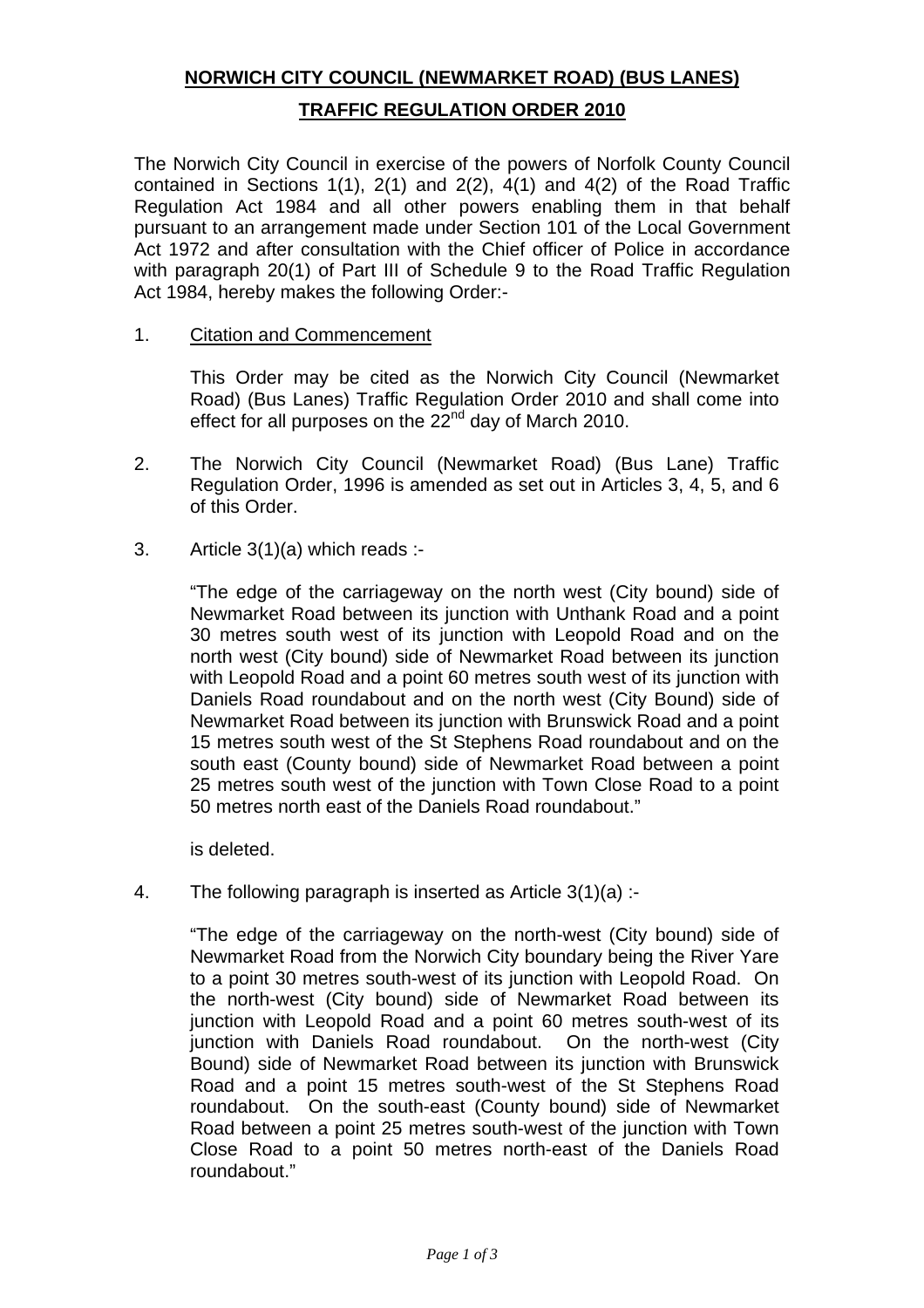5. Article 4 which reads :-

 "Save as provided in Articles 5 to 7, no person shall cause or permit any vehicle –

- (a) to enter or proceed in the bus lane between 7.00 a.m. and 7.00 p.m. Monday to Saturday inclusive;
- (b) to wait, except for the purpose of loading or unloading, in one or more places in the bus lane for more than a continuous period of two minutes between 7.00 a.m. and 7.00 p.m. Monday to Saturday inclusive."

is deleted.

6. The following paragraph is inserted as Article 4 :-

 "Save as provided in Articles 5 to 7, no person shall cause or permit any vehicle –

- (a) to enter or proceed in the City bound bus lane 24 hours a day, seven days a week;
- (b) to wait, except for the purpose of loading or unloading, in one or more places in the City bound bus lane for more than a continuous period of two minutes, 24 hours a day, seven days a week;
- (c) to enter or proceed in the County bound bus lane between 7.00 a.m. and 7.00 p.m. Monday to Saturday inclusive;
- (d) to wait, except for the purpose of loading or unloading, in one or more places in the County bound bus lane for more than a continuous period of two minutes between 7.00 a.m. and 7.00 p.m. Monday to Saturday inclusive."
- 7. The City of Norwich Newmarket Road (Mount Pleasant to Brunswick Road) Bus Lane Traffic Regulation Order 2002 is amended as set out in Articles 8 and 9 of this Order.
- 8. Article 3 which reads :-

 "Save as provided in Articles 4, 5 and 6, no person shall cause or permit any vehicle to enter or proceed in the bus lane, or wait in the bus lane, between 0700 hours and 1900 hours, Monday to Saturday inclusive."

is deleted.